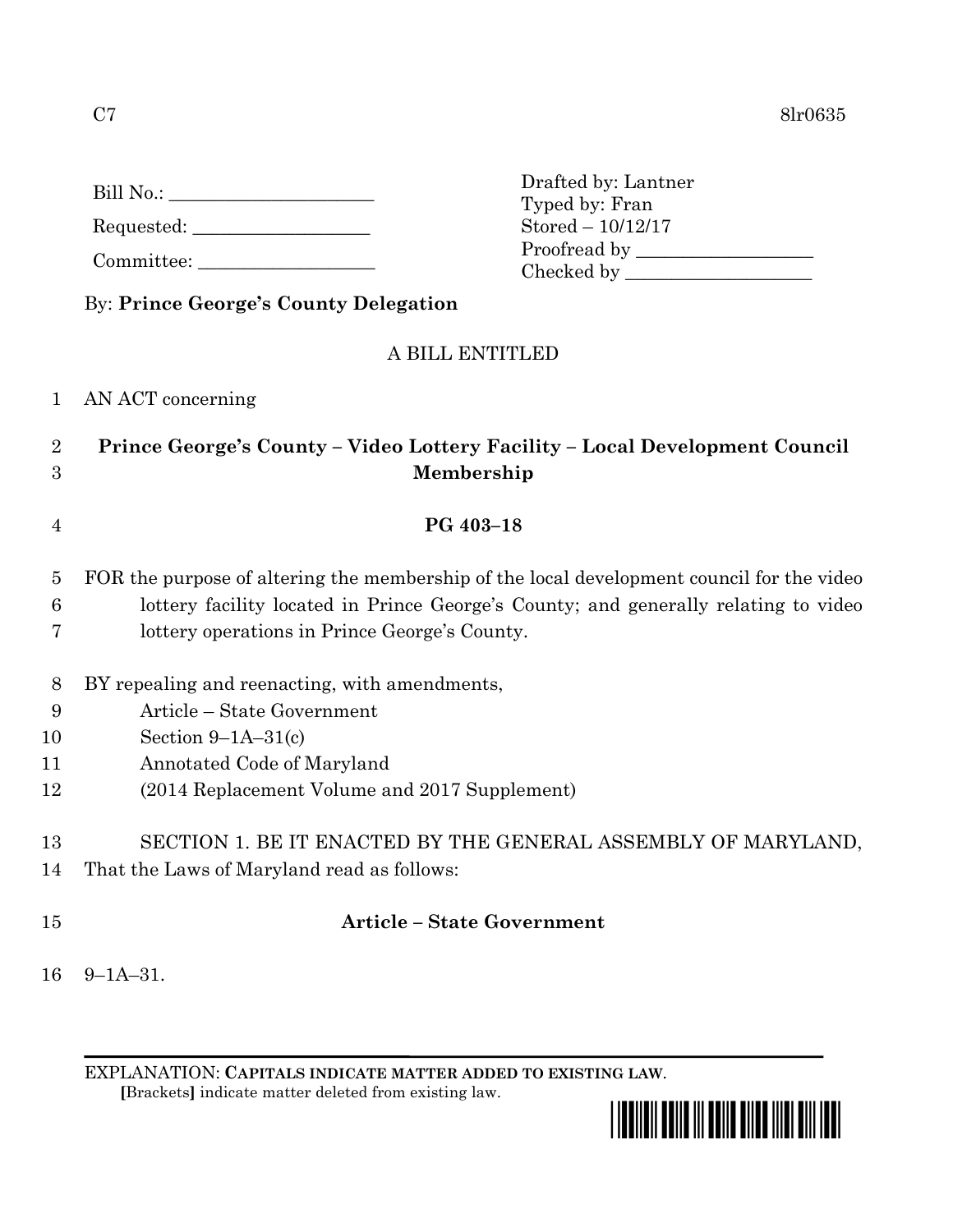## 8lr0635

 (c) (1) A local development council shall be established in each geographic area where a video lottery facility is located.

 (2) Subject to paragraph (3) of this subsection, a local development council shall consist of the following 15 members appointed by the chief executive of the county in which the local development council is located, in consultation with the Senators and Delegates who represent the communities surrounding the facility and the respective county councils, city councils, or county commissioners:

 (i) one Senator who represents the district where the facility is located, or the Senator's designee;

 (ii) two Delegates who represent the districts where the communities surrounding the facility are located, or the Delegates' designees;

12 (iii) one representative of the video lottery operation licensee;

 (iv) **1. EXCEPT AS PROVIDED IN ITEM 2 OF THIS SUBPARAGRAPH,** seven residents of the communities in immediate proximity to the facility; and

 **2. FOR THE LOCAL DEVELOPMENT COUNCIL FOR THE FACILITY LOCATED IN PRINCE GEORGE'S COUNTY, SIX RESIDENTS OF THE COMMUNITIES IN IMMEDIATE PROXIMITY TO THE FACILITY AND ONE MEMBER OF THE PRINCE GEORGE'S COUNTY COUNCIL WHO REPRESENTS THE DISTRICT WHERE THE FACILITY IS LOCATED; AND**

 (v) four representatives of businesses or institutions located in immediate proximity to the facility.

 (3) (i) If the video lottery facility is at a racetrack location at Laurel Park, the County Executive of Anne Arundel County, the County Executive of Prince George's County, and the County Executive of Howard County shall jointly appoint the local development council.

 (ii) If the video lottery facility is at a racetrack location at the Ocean Downs Race Course: